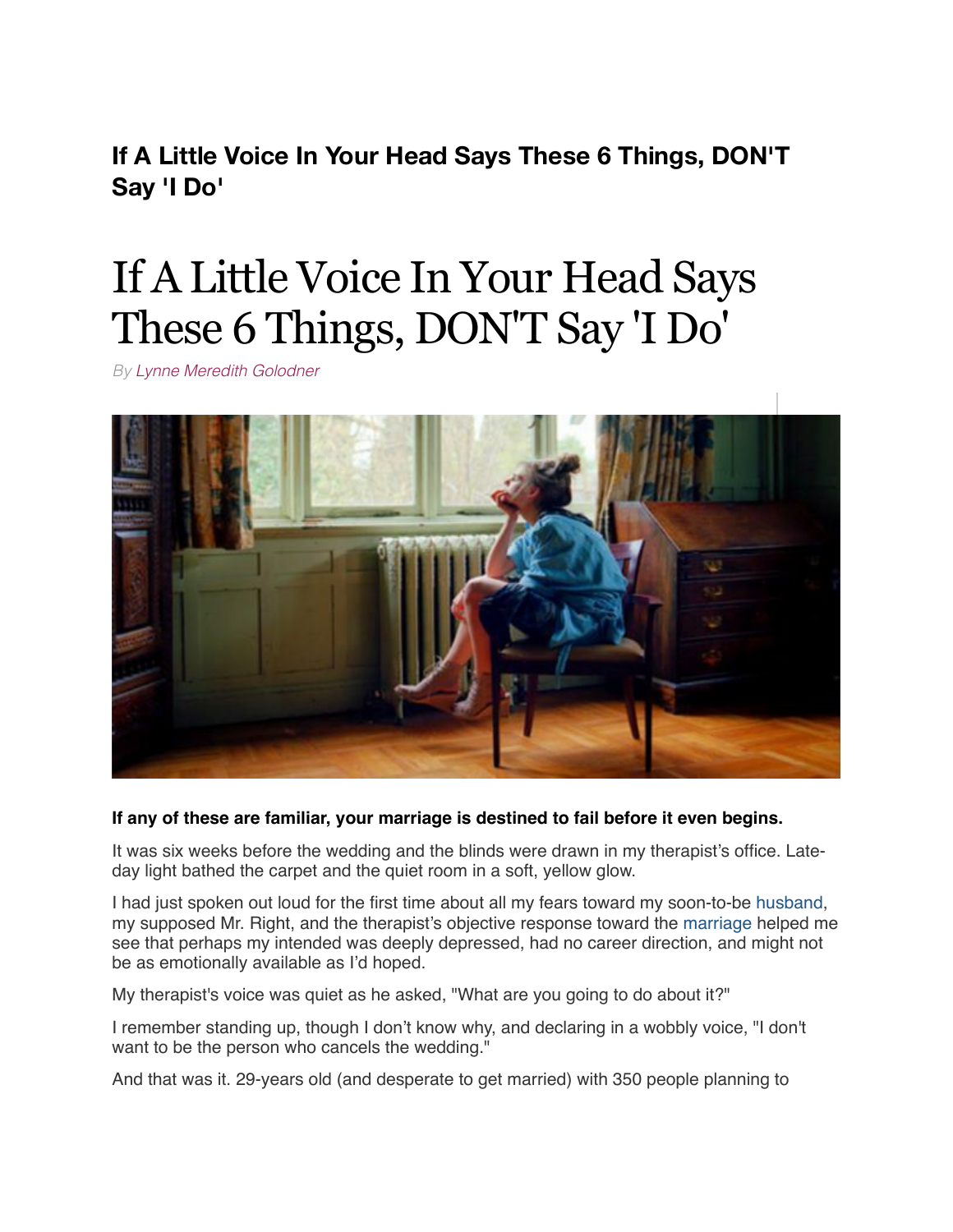sweep into town at the end of summer, I wanted to go through with it. Never mind the little (make that loud) voice in my head nudging me to stop, step back, and rethink the whole thing.

# **"I'll help him," I said to the therapist. "We'll work through it. Marriage is work. We'll be fine."**

# *Except we weren't.*

My first marriage lasted eight years and produced three children, along with countless screaming matches, two calls to the police during the height of pretty awful fights, and several thick candles thrown down the stairs in anger. And the saddest thing is: I could have avoided it all if I'd opened my eyes to the signs.

People who get divorced almost always say they knew they shouldn't go through with their wedding before they ever said, "I do." Hindsight is perfect, of course, so the question becomes: *If you know it's a bad match, why do it?*

Would it have helped for someone (a friend, my parents) to point out how ill-matched we really were? Or, would I have simply felt embarrassed and like a failure if I'd thrown in the towel, returned the gifts, and apologized for all the non-refundable deposits?

Based on [my experience of marrying the wrong person,](http://www.yourtango.com/2015275253/6-reasons-marrying-mr-wrong-was-the-best-decision-i-ever-made) here are six surefire signs that you definitely shouldn't say "I do."

## **1. You think your partner looks disheveled more times than not.**

How a person feels about herself has a lot to do with the face she presents to the world. Does she slump about town in mismatched shorts and t-shirts with unbuttoned flannel un-tucked over the ensemble?

Or is she put-together, sharp-looking, and carrying her head high? Say yes to the latter and question the former, because behind a disheveled appearance lies a disheveled soul.

#### **2. You notice his employment track record is less than stellar.**

Reviewing a person's whole relationship and work history is paramount for relationship success. Forget the myth of movie-love; real-life lasting [romance](http://www.yourtango.com/romance) needs eyes-open evaluation.

Be honest with yourself: *Can he hold a job? Has he had successful, long relationships in the past?* If the answer to one, or both, of these question is no, you might want to take a step back.

We didn't date long enough for me to realize that my ex had spent seven years finishing college and was employed in his first full-time job at the age of 29. That job lasted a mere few months, and because we lived in different cities I didn't realize the decision to leave was not his.

#### **3. You're not sexually compatible — or you're waiting to find out.**

Don't leave [sex](http://www.yourtango.com/sex) for the wedding night. If you haven't done it already, make sure you give it a try before saying your vows.

Chemistry in the bedroom has a lot to do with how well you communicate and the underlying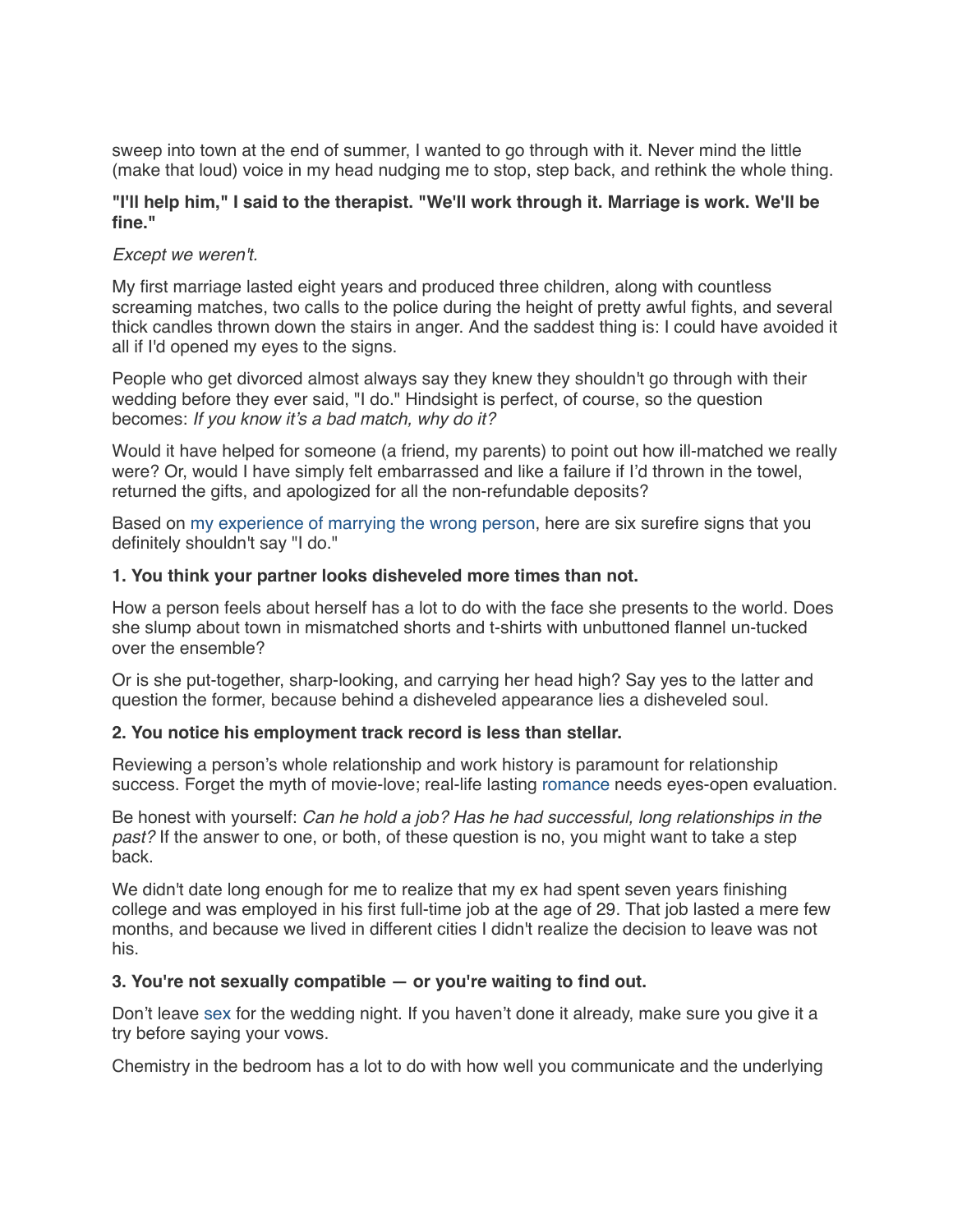current between you on any given day. If the energy isn't there, it's probably not going to be once kids, bills, and other life challenges deposit themselves between you.

If you can't orgasm with your intended, ask yourself what that's about and if it's fixable or if you're signing on to a life of misread cues and ill-timed mishaps.

# **4. You haven't taken a good, hard look at yourself in the mirror.**

When I married my first husband, I was insecure. I spent my whole life up to that point chasing guys instead of chasing my own dreams and I wasn't comfortable in my own skin.

I wanted to get married and have babies so I turned [to a more religious lifestyle](http://www.yourtango.com/200623/forbidden-desires) where marriage was the goal, in the hope of snaring a man to spend my life with. I got him  $-$  and along with him, a rocky relationship that has us forever tied to each other because of our kids.

If I had been more confident, I might have walked away when the pre-wedding rockiness presented itself. Or I might have waited for my Mr. Right and let my ex find his Ms. Right.

Instead, we cobbled together a marriage based on our lack of rightness with ourselves. That's no recipe for success. If you are not happy with yourself — and happy alone — don't marry anyone because you certainly won't be happy with them.

## **5. You feel like your relationship is rushed.**

My ex and I dated long-distance for three months before getting engaged. Five months later, we married. We lived in the same geographical location for less than two months before we walked down a very crowded and raucous aisle.

Think we should've dated longer before we got married? *You betcha.* If we had lived in the same place for longer, we would have noticed nuances about one another that might have enlightened the discussion about "'til death do us part."

The excitement of a new romance didn't have time to evolve into the comfort of a relationship between people who know one another well. And suddenly, we were husband and [wife.](http://www.yourtango.com/2014225879/5-love-and-wife-mistakes-im-guilty-of-making-in-my-marriage) Truth be told, it felt like we were playing a part in a play rather than living real life.

Give your relationship time if you want it to stand the test of time.

#### **6. Your engagement or marriage feels like someone else's choice.**

My ex and I wanted to be married. On paper, we were perfectly matched: He was a musician, an out-of-the-box profession for the Orthodox Jewish world we both inhabited at the time. He wore purple suits and fedoras. I was a writer who didn't grow up religious; I preferred hippy skirts and alt-rock, and I've never been a follow-the-crowd kind of gal. Eclectic meets exotic.

While I was flirting with a religious lifestyle, it scared me to think about marrying a clone in a black suit, white shirt and black hat. I still wanted someone unique and my ex fit the bill. But on paper is very different than in real life.

On our first date, I wore a form-fitting long skirt with a turtleneck sweater (it was winter in Michigan) and my ex thought I was super-religious. We dated the illusion of one another until gravity propelled us to the natural next step.